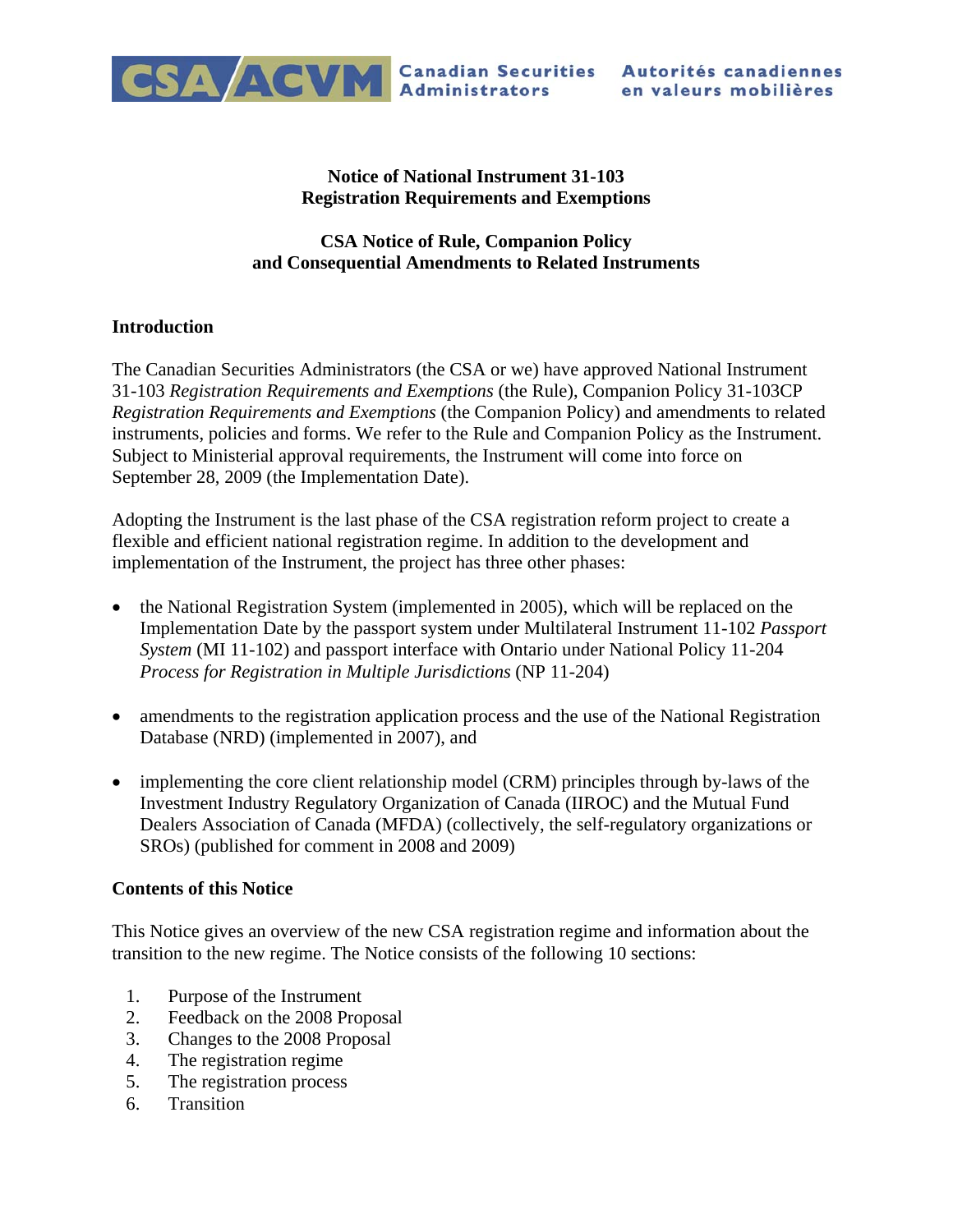- 7. SRO rule amendments
- 8. Legislative amendments and adoption of the Instrument
- 9. Consequential amendments
- 10. Where to find more information

The Notice also contains the following appendices:

- Appendix A *Summary of comments and responses on the 2008 Proposal*
- Appendix B *Summary of changes to the 2008 Proposal*
- Appendix C *Concordance of changes to the 2008 Proposal*
- Appendix D *Alternative approach to regulating exempt market intermediaries in certain jurisdictions*
- Appendix E CSA Staff Notice 31-311 Proposed National Instrument 31-103 *Registration Requirements and Exemptions - Transition into the new registration regime*
- Appendix F *Adoption of the Instrument and consequential amendments*
- Appendix G *Consequential changes to national instruments, multilateral instruments and companion policies*

A blackline version of the Rule reflecting changes to the 2008 Proposal is available on some CSA websites.

# **1. Purpose of the Instrument**

The Instrument and related amendments harmonize, streamline and modernize registration requirements across Canada for firms and individuals who sell securities (and exchange contracts in some jurisdictions), offer investment advice or manage investment funds. The Instrument is intended to strike an appropriate balance between providing an efficient system for registrants and protecting investors.

We think that the Instrument will help create a more efficient business environment for approximately 2,000 firms and 130,000 individuals currently registered under securities legislation. This should result in cost savings for industry and ultimately, for investors. We also expect to see a reduction in the regulatory burden for industry through the adoption of a permanent registration regime and streamlined transfer procedures.

At the same time, more comprehensive requirements should benefit investors and allow us to more effectively regulate market participants. We have expanded the requirement to register to include investment fund managers and exempt market dealers. The Instrument sets out higher proficiency standards for some registrants and introduces requirements relating to complaint handling and dispute resolution. The Instrument also addresses conflicts of interest and enhances solvency requirements. A key emphasis in the Instrument is compliance oversight at firms, including individuals who are responsible for the firm's overall compliance with regulatory requirements.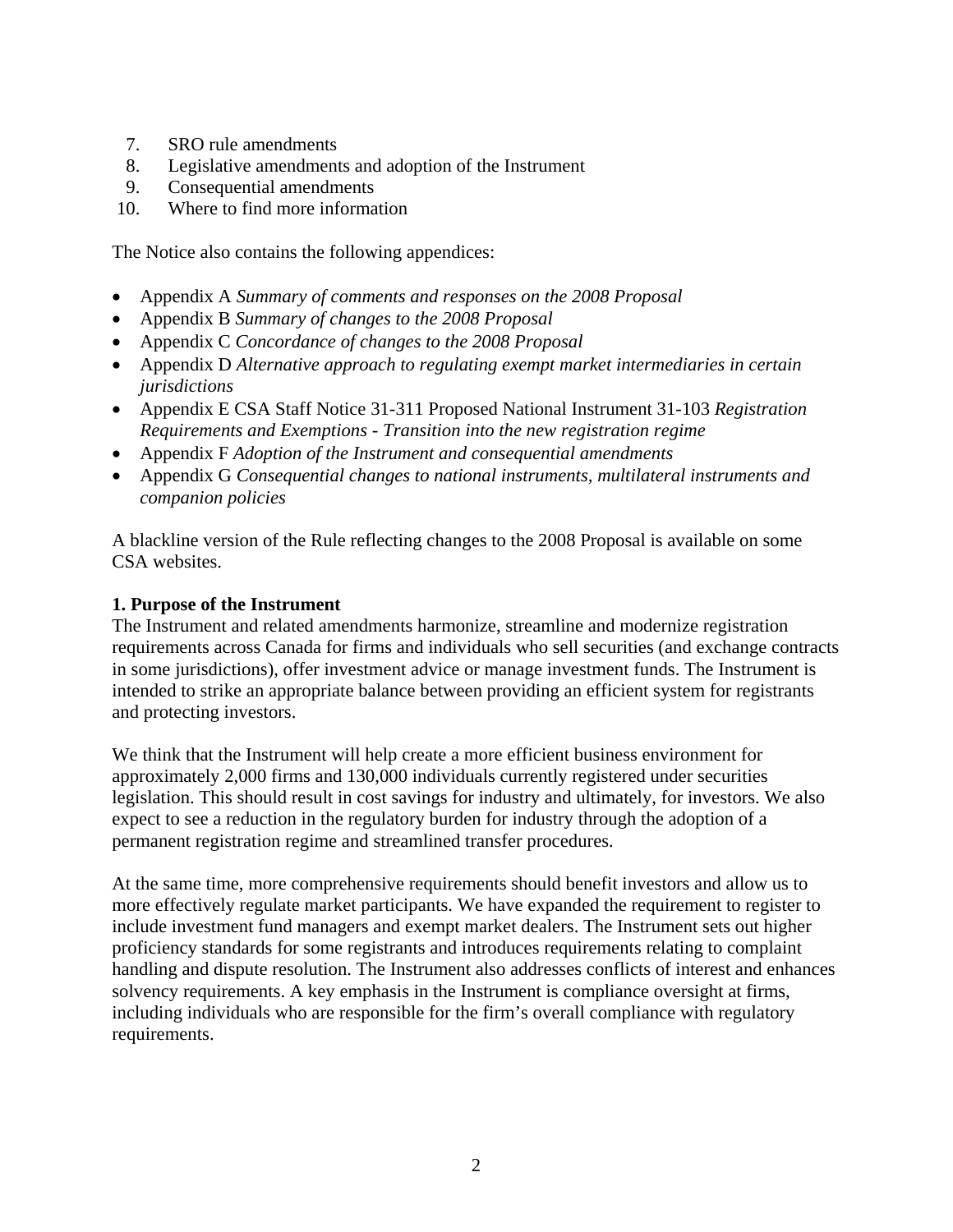We recognize that the registration regime must accommodate a wide variety of business models, scales of operation, clients and products. To create flexible regulation, the Rule combines principles, supported by guidance in the Companion Policy, with prescriptive elements, where appropriate.

We reorganized the Instrument since we last published it to allow registrants to better understand, and comply with, the registration requirements. We now clearly distinguish between the requirements applicable to individuals and to firms. We also reordered and renumbered the Companion Policy in accordance with the Rule. The section numbers in the Companion Policy match those of the corresponding provisions in the Rule, to allow for easy reference.

We will monitor the implementation of the Instrument, and we will propose amendments to the Instrument if investor protection, market efficiency or other regulatory concerns arise.

## **2. Feedback on the 2008 Proposal**

The Instrument and related amendments were published for comment on February 20, 2007 (the 2007 Proposal) and on February 29, 2008 (the 2008 Proposal). We received more than 300 comment letters on the 2008 Proposal. We thank everyone who provided comments. You can find a summary of the comments we received on the 2008 Proposal, together with our responses, in Appendix A of this Notice.

Copies of the comment letters are posted on the following websites:

www.lautorite.qc.ca www.osc.gov.on.ca

#### **3. Changes to the 2008 Proposal**

We considered all comments received on the 2008 Proposal and have made changes to the Instrument. We concluded that these changes do not require the CSA to publish the Instrument for another comment period. You can find a description of the key changes we made to the 2008 Proposal in Appendix B of this Notice.

#### **4. The registration regime**

The new registration regime includes the Instrument, the passport system and passport interfaces with Ontario, and securities legislation and instruments in all the provinces and territories.

The Instrument provides that if on the day before the Implementation Date an individual or firm is entitled to rely on discretionary relief from a requirement that is substantially similar to a requirement in the Rule, they can continue to rely on that relief, to the same extent and on the same conditions.

This section provides an overview of the registration regime.

#### *a) Requirement to register*

The requirement to register is found in the securities legislation of each province and territory. Firms must register if they are in the business of trading in, or advising on, securities, or if they act as an underwriter or manage an investment fund.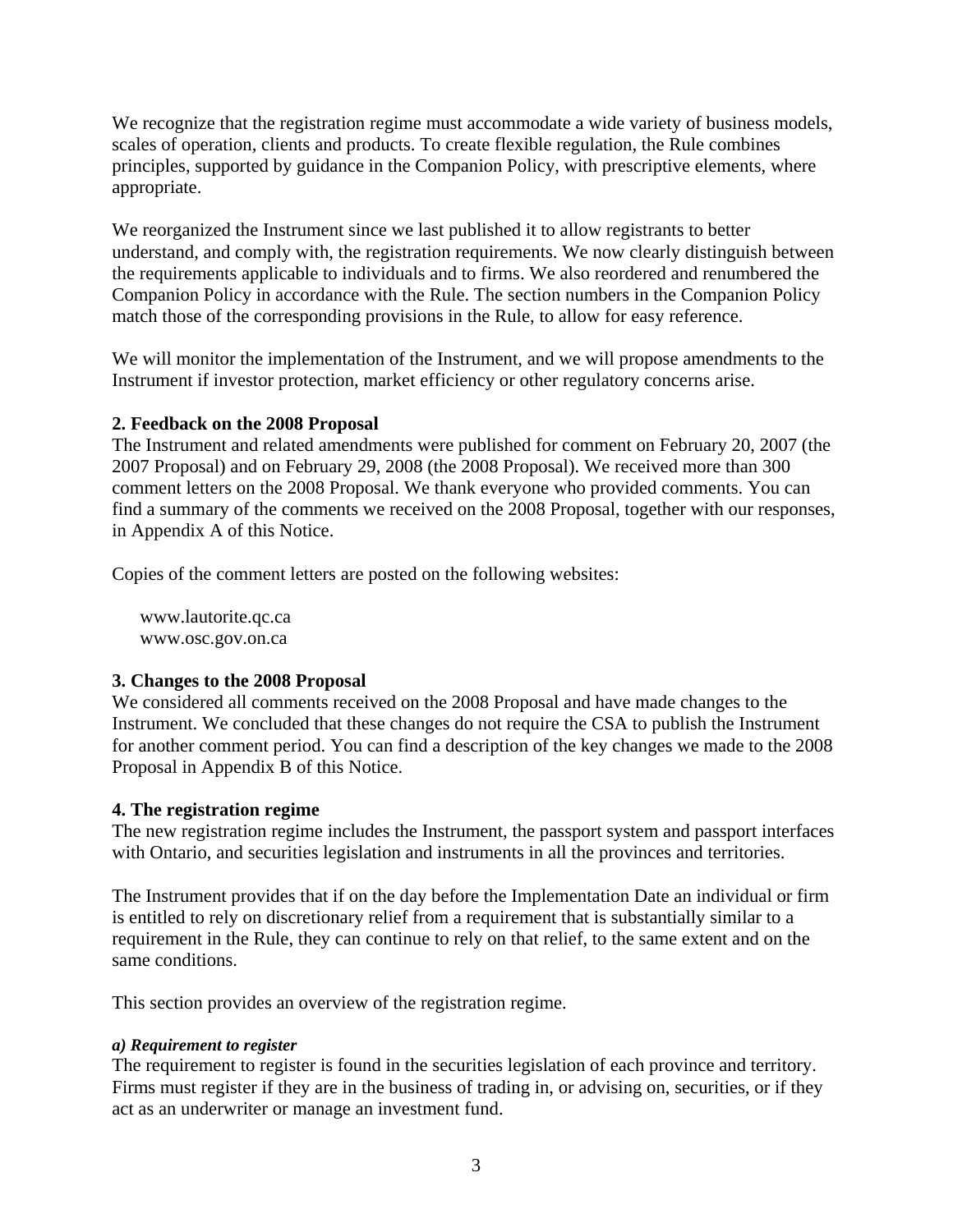Individuals must register if they trade, underwrite or advise on behalf of a registered dealer or adviser, or act as the ultimate designated person (UDP) or chief compliance officer (CCO) of a registered firm. Individuals who act on behalf of a registered investment fund manager do not have to register.

Individuals and firms must apply for registration in the applicable categories and demonstrate that they have met the requirements for registration in those categories. These requirements are designed to ensure that individuals and firms are fit for registration.

## **Business trigger for dealers and advisers**

Under the new regime, dealer and adviser registration is required when an individual or firm conducts trading or advising activity as a business. We call this the "business trigger" for registration. To determine whether registration is required, a firm or individual must consider whether their activities amount to trading or advising, and then determine whether they are carrying out those activities as a business.

In general, we consider factors such as whether the individual or firm is engaging in activities similar to a registrant, intermediating trades between sellers and purchasers, conducting the activity repeatedly, receiving compensation or soliciting clients. The Companion Policy discusses how we apply the business trigger in Part 1, *Fundamental concepts*.

The business trigger provides a more focused framework for registration. This eliminates the need for certain exemptions and we expect it will reduce the need for discretionary relief applications. For example, the exemption for trades between an individual and their RRSP is not necessary because the individual is not in the business of trading in securities.

As a result of adopting a business trigger for dealer registration, some industry participants who are currently required to register will not be required to register.

#### *Implementation of the business trigger for dealers*

The business trigger for dealer registration is new. In most provinces and territories, the business trigger will be implemented by legislative amendments. The Securities Acts in these provinces and territories will require dealer registration only when an individual or firm is in the business of trading.

In Alberta, the legislation will require an individual or firm that is in the business of *dealing* in securities to register as a dealer. However, the Alberta Securities Commission (ASC) will implement, concurrently with the Instrument, ASC Rule 31-504 *Dealer Registration Requirement - Scope of Application* to specify the scope of application of the dealer registration requirement in the *Securities Act* (Alberta) and to harmonize the registration requirement with the other jurisdictions.

The legislation in British Columbia, Manitoba and New Brunswick will not include a business trigger for dealer registration. However, to achieve the same result, the Rule includes an exemption in those provinces for a firm or individual that is not in the business of trading.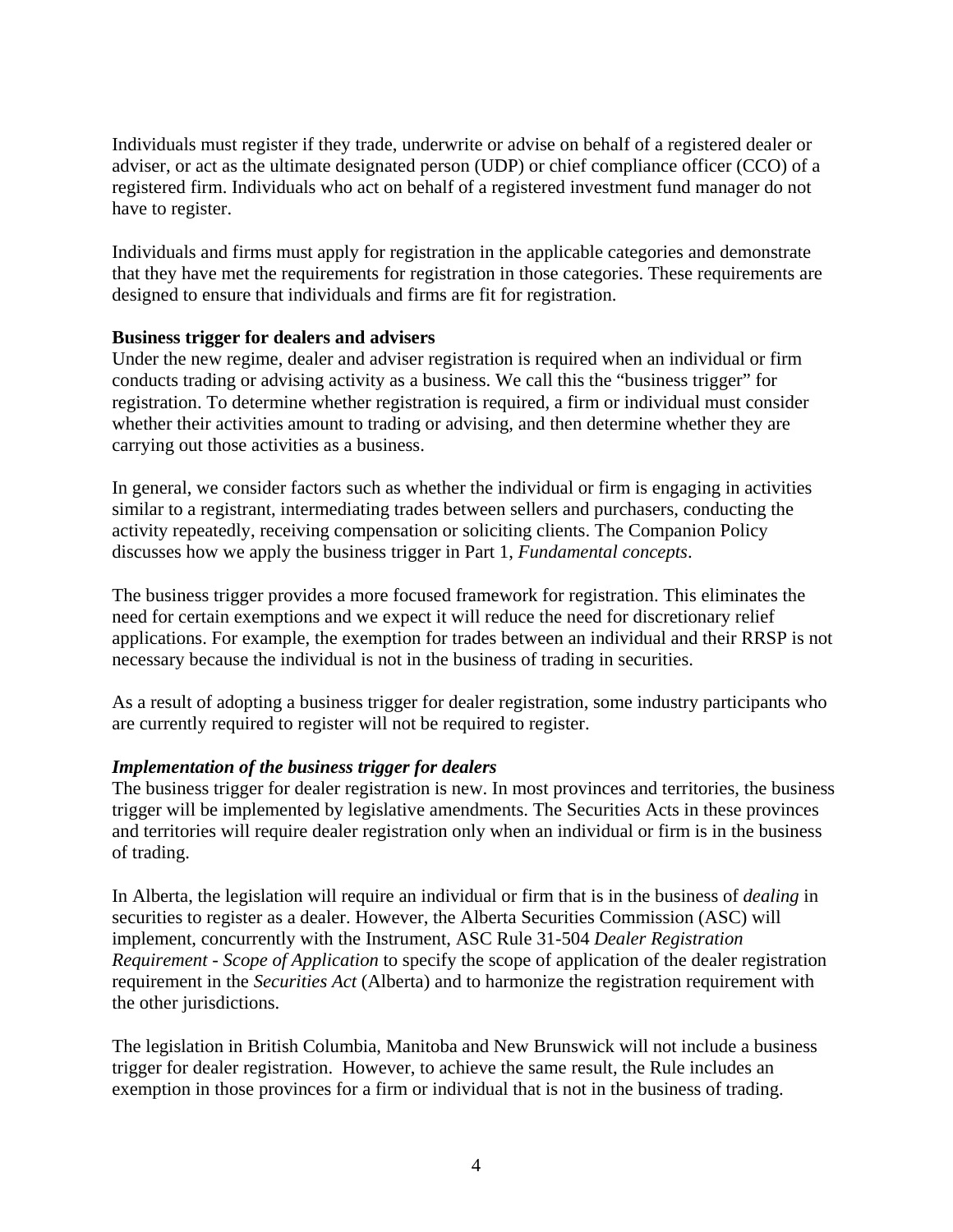The effect of all these approaches is the same.

## **Registration trigger for investment fund managers**

There is no business trigger for registration as an investment fund manager. If a firm engages in investment fund manager activities, it must register.

Individuals carrying out activities on behalf of a registered investment fund manager do not have to register. The Instrument provides an exemption for these individuals. However, an investment fund manager's UDP and CCO must be registered.

All provinces and territories have amended their Securities Acts to require a firm or individual that manages an investment fund to register as an investment fund manager.

#### *b) Registration categories*

Categories of registration serve two main purposes:

- to specify the types of registerable activity a firm or individual may conduct, and
- to provide specific requirements for each category

"Registerable activity" means any activity requiring registration as a dealer, adviser or investment fund manager.

Although we have introduced a few new categories, overall the number of individual and firm categories has been significantly reduced. We expect that this will simplify the application process for registration and reduce regulatory burden.

#### **Firm categories**

The table below sets out the firm registration categories under the new regime.

| Firm registration categories                                                                                                     |                                                            |                                    |  |  |  |
|----------------------------------------------------------------------------------------------------------------------------------|------------------------------------------------------------|------------------------------------|--|--|--|
| <b>Dealers</b>                                                                                                                   | <b>Advisers</b>                                            | <b>Investment fund</b><br>managers |  |  |  |
| Investment dealer<br>Mutual fund dealer<br>Scholarship plan dealer<br>٠<br>Exempt market dealer (new)<br>Restricted dealer (new) | Portfolio manager<br>Restricted portfolio<br>manager (new) | Investment fund<br>manager (new)   |  |  |  |

# *Exempt market dealer*

In Ontario and in Newfoundland and Labrador, this category replaces the category of limited market dealer. In all other jurisdictions, this is a new category of registration. The existing registration exemptions for capital raising will be repealed.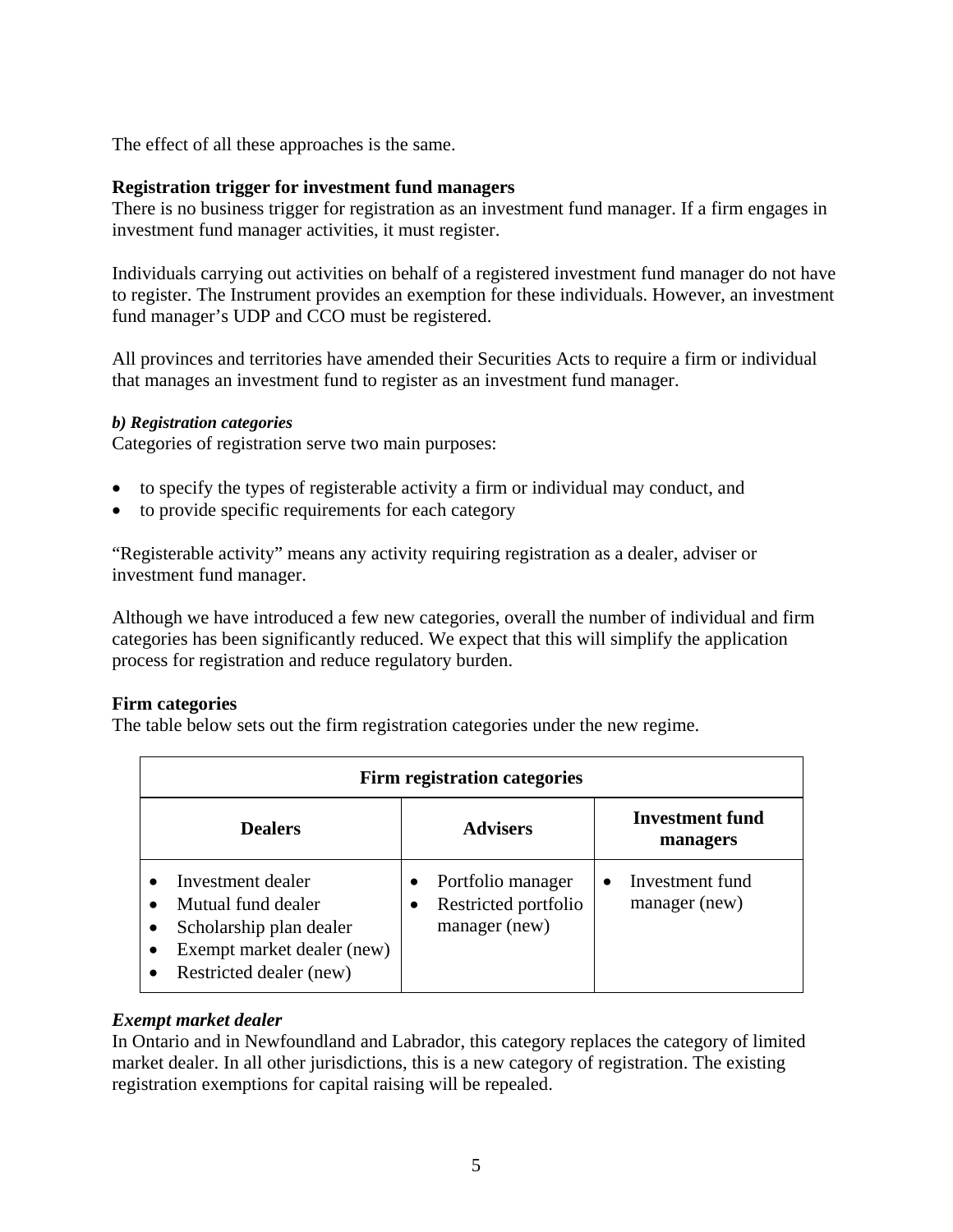The exempt market dealer category restricts an individual or firm to acting as a dealer in the "exempt market". The permitted activities of an exempt market dealer are determined with reference to National Instrument 45-106 *Prospectus and Registration Exemptions* (NI 45-106)*.* The key permitted activities for an exempt market dealer are trades of prospectus-exempt securities to specified clients, including "accredited investors", trades in securities to clients who purchase a minimum of \$150,000 of a security in one transaction, and, where permitted, trades in securities distributed under an offering memorandum.

Alberta, British Columbia, Manitoba, the Northwest Territories, Nunavut and the Yukon Territory will introduce an order exempting individuals and firms from the dealer registration requirement when they trade in securities that have been distributed under one of the following prospectus exemptions in NI 45-106:

- accredited investor
- family, friends and business associates
- offering memorandum, or
- minimum \$150,000 purchase of a security in one transaction

To rely on this order, an individual or firm in one of those provinces or territories must:

- not be registered in any category of registration in any jurisdiction
- not provide suitability advice about the trade to the purchaser
- except in British Columbia, not otherwise provide financial services to the purchaser
- not hold or have access to the purchaser's assets
- provide risk disclosure in the prescribed form to the purchaser, and
- file an information report with the securities regulatory authority

See Appendix D of this Notice for more information about this order.

Saskatchewan is considering whether it will adopt this exemption and will release a separate notice when it has made its decision.

#### *Restricted dealer*

This new category of registration is intended to accommodate firms that carry out limited dealing activities and do not fall under any other firm categories. This provides us with flexibility to recognize unique business models, including certain existing local registration categories that will be converted into this category. The regulator will attach terms and conditions on the firm's registration restricting that dealer's proposed activity.

#### *Underwriting*

Underwriting is permitted for certain dealer categories. Investment dealers may underwrite any securities. Exempt market dealers may underwrite securities in limited circumstances.

#### *Restricted portfolio manager*

This new category of registration is intended to accommodate specialist advisers. These advisers have specialized expertise, but they may not have the proficiency required for full portfolio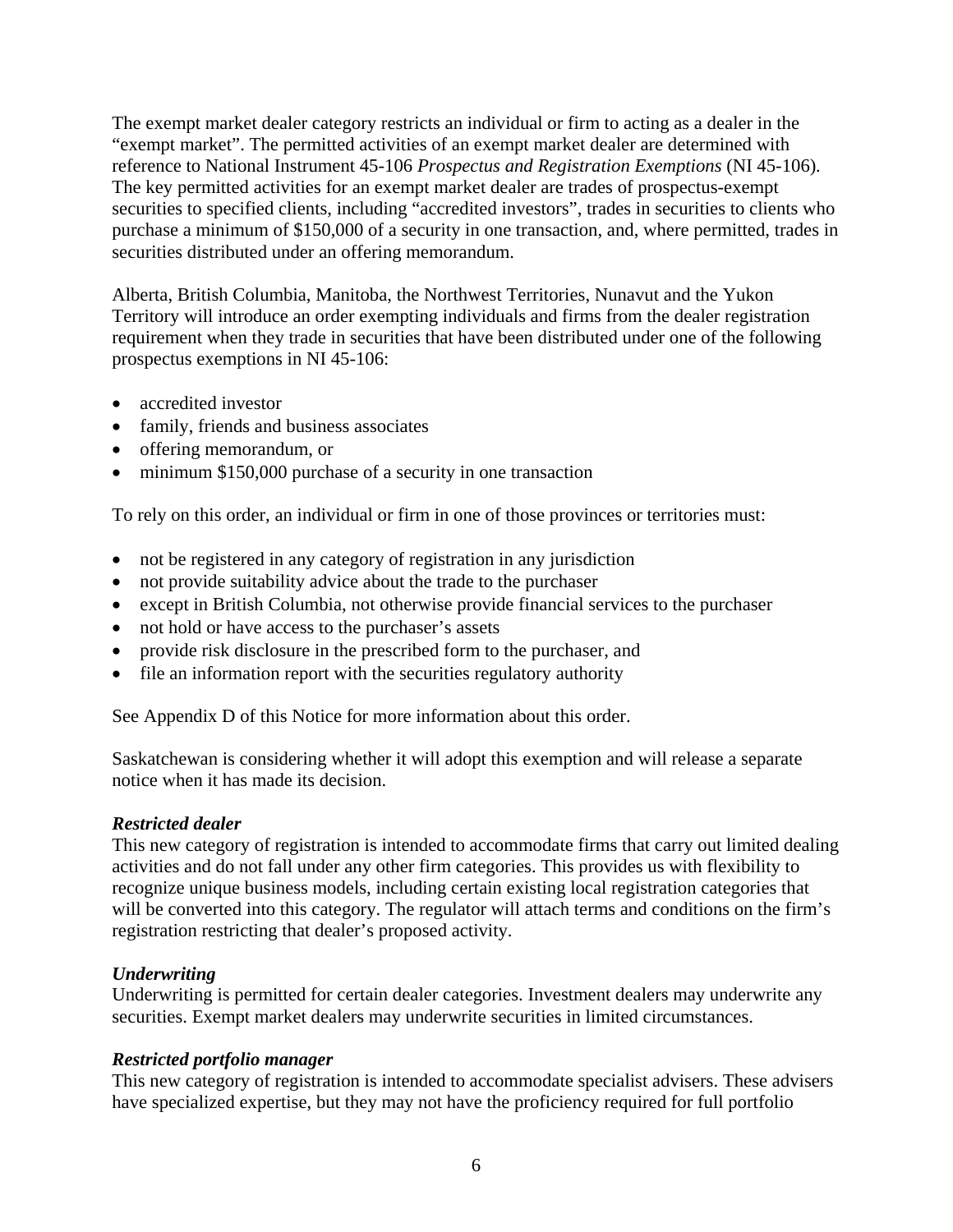manager registration. The regulator will impose terms and conditions on a restricted portfolio manager's registration to restrict it to advising on specified securities, types or classes or securities, or specified industries.

#### *Investment fund manager*

This is a new category of registration for all jurisdictions, although National Instrument 81-102 *Mutual Funds* already imposes conditions on some investment fund managers. This category is intended to ensure that investment fund managers have sufficient proficiency, integrity and solvency (including prescribed capital), to adequately carry out their functions.

The registration requirement will apply as of the Implementation Date to new investment fund managers with a head office in Canada. They will be required to register in the province or territory where their head office is located. Existing investment fund managers with a Canadian head office will have a one-year transition period to register in the jurisdiction where their head office is located and two years to register in other jurisdictions in which they operate. Existing and new investment fund managers without a Canadian head office will have a two-year transition period. You can find more information about these transition periods in Appendix E to this Notice.

We expect to publish a proposal for comment in the next year to explain circumstances under which an investment fund manager that does not have a Canadian head office will need to register, and in what additional provinces and territories an investment fund manager with a head office in Canada will need to register.

# *Advisers and investment funds*

Some CSA members previously took the view that advice to an investment fund "flows through" to the investors in the fund. The effect of this interpretation was that the adviser to a fund was required to register, or be exempted, in that jurisdiction, if any units of the fund were sold there. This applied even if the adviser was located outside the jurisdiction and the fund was established outside the jurisdiction. We have not continued with this interpretation.

Under the Instrument, the adviser to a fund must register as a portfolio manager in the province or territory where the fund is established, regardless of where the fund's investors are located. This is because the fund is the client receiving the advice, and advice is given in both the jurisdiction where the advice is received and where the adviser is located.

If the fund is established outside a jurisdiction where units are sold and the adviser is also located outside the jurisdiction, the advice to the fund is not given in the jurisdiction. In this case, the adviser does not have to register in that jurisdiction.

#### *Firms registered in more than one category*

In general, firms carrying on more than one type of activity requiring registration must register in each applicable category. They will have to comply with the requirements of all categories in which they are registered.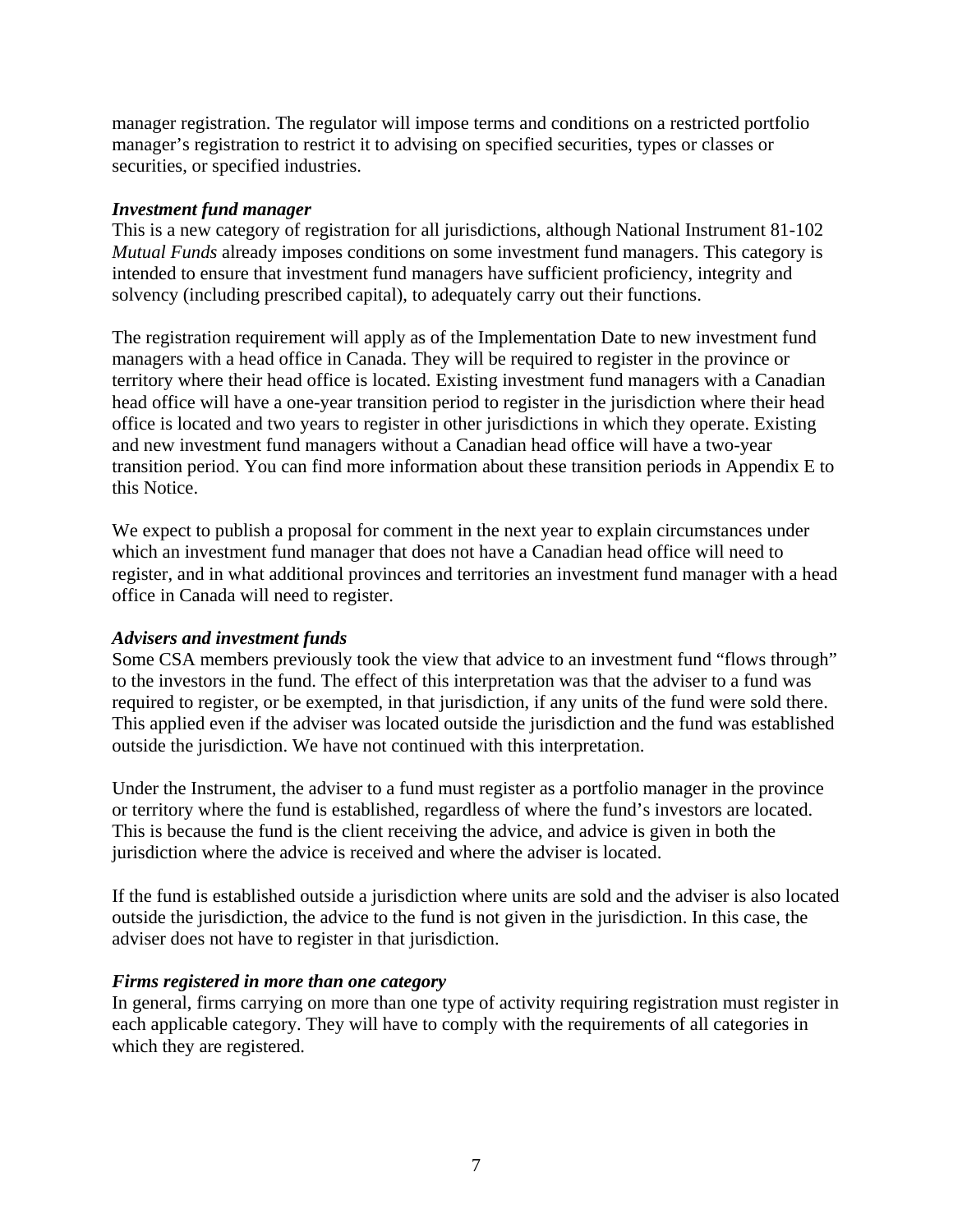However, we have made registering in multiple categories as efficient as possible for firms. For example, capital and insurance requirements are not cumulative, and a firm is required to have only one chief compliance officer, who must meet the most stringent of the proficiency requirements for the firm's various categories of registration.

### *Non-resident firms*

The Rule does not require registered firms to incorporate in Canada. However, SRO rules may impose this requirement through their own rules on their members.

Non-resident registered firms must provide notice to clients that the firm is not resident in Canada. Restrictions on how non-resident firms may hold client assets also apply.

# *Québec regulatory framework for mutual fund dealers and scholarship plan dealers*

In Québec, firms and individuals in the mutual fund and scholarship plan sectors are subject to a specific regulatory framework:

- Mutual fund dealers registered only in Québec are not required to be members of the MFDA.
- Mutual fund dealers and scholarship plan dealers registered only in Québec are under the direct supervision of the Autorité des marchés financiers.
- Individual representatives of mutual fund dealers and scholarship plan dealers registered in Québec are required to be members of the Chambre de la sécurité financière.
- Mutual fund dealers and scholarship plan dealers registered in Québec and their individual representatives registered in Québec must maintain professional liability insurance.
- Mutual fund dealers and scholarship plan dealers registered in Québec must contribute to the Fonds d'indemnisation des services financiers, which provides financial compensation to investors who are victims of fraudulent tactics or embezzlement committed by these firms or individuals.
- Individuals who are representatives of an investment dealer cannot be employed by a financial institution and carry on business at the same time as a representative in a Québec branch of a financial institution unless they specialize in mutual funds or scholarship plans.

# **Individual categories**

Registered firms must conduct registerable activity through registered individuals. We substantially reduced the number of registration categories for individuals by harmonizing the existing categories for dealing and advising representatives.

We also added three new individual registration categories:

- ultimate designated person (UDP)
- chief compliance officer (CCO)
- associate advising representative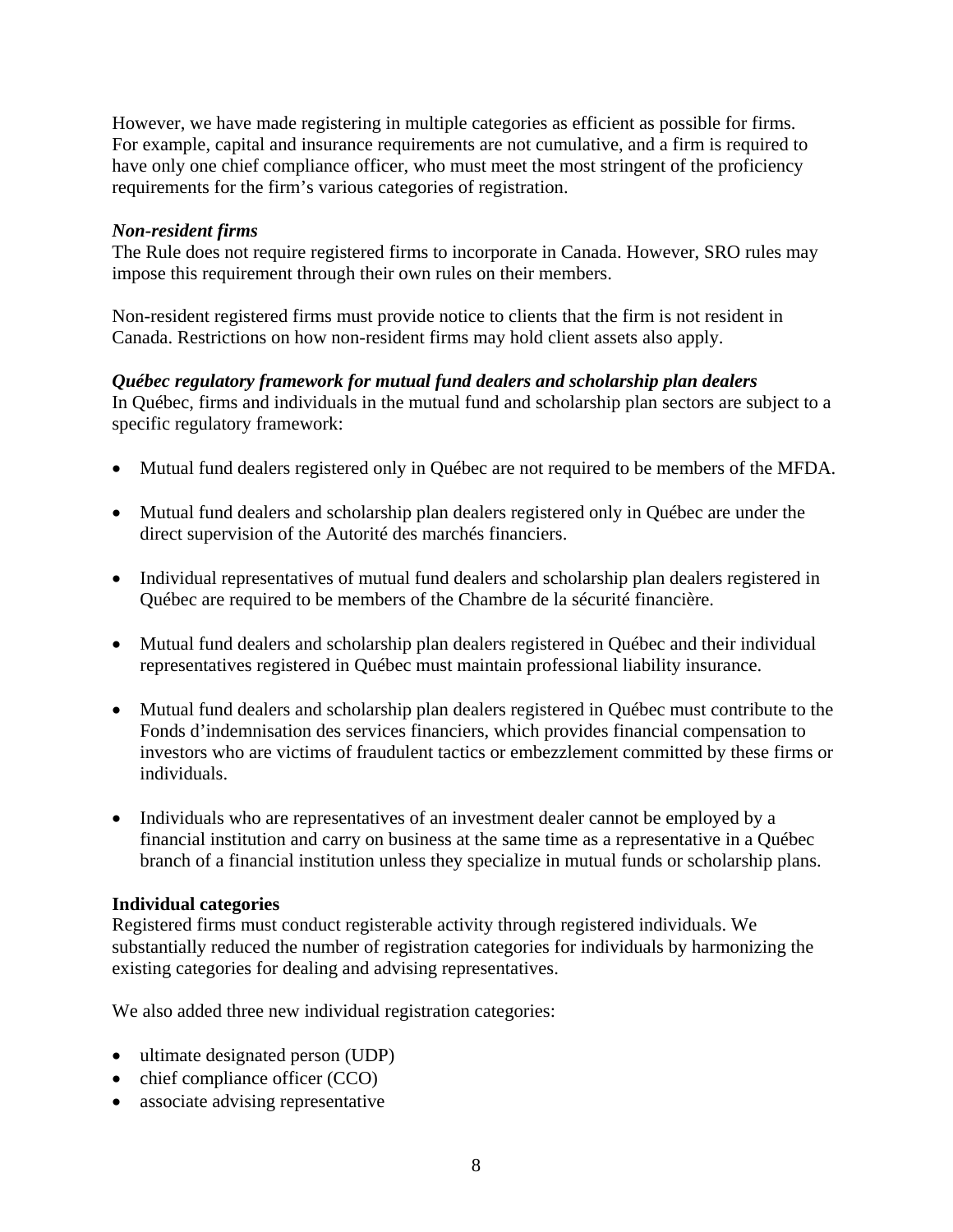The UDP and CCO are instrumental to an effective compliance system. Depending on the size and structure of the firm, the UDP and CCO may be the same or different people. The categories of UDP and CCO build on previous requirements for certain registration categories and on requirements of the IIROC.

# *UDP*

The UDP is responsible for promoting compliance at the firm and overseeing the effectiveness of the firm's compliance system. The UDP must be the chief executive officer of the firm, sole proprietor or equivalent. There are no proficiency requirements for the UDP.

# *CCO*

The CCO is an operating officer responsible for monitoring and overseeing the firm's compliance system, including establishing policies and procedures, and reporting on the firm's compliance with securities legislation. The CCO reports to the UDP of the firm. There are proficiency requirements for the CCO.

## *Associate advising representative*

This is a new registration category for some provinces and territories. It is primarily intended to be an apprentice category for individuals who are working toward full adviser registration but do not yet meet all the experience or education requirements. It will also accommodate individuals who do not intend to become full advising representatives.

All associate advising representatives must be supervised by an advising representative. Any advice they give must be pre-approved by a designated supervisor.

# *Individuals registered in more than one category*

Individuals carrying on more than one type of activity requiring registration must register in each applicable category and comply with the requirements of each category. However, proficiency requirements are not cumulative: the most stringent of the relevant requirements will apply.

# *Permitted individuals*

Permitted individuals are not registered, but they are subject to review by the regulator as part of our oversight of a firm's fitness for registration. They are therefore required under National Instrument 33-109 *Registration Information* (NI 33-109) to submit regulatory filings to regulators. The definition of *permitted individual* in NI 33-109 has been amended to capture only the "mind and management" of the firm, such as senior executives and directors, or their functional equivalents, who have direct influence or control of the firm.

Individuals who have officer titles but do not influence the overall direction of the firm are no longer permitted individuals. This allows us to focus on the individuals who have direct influence or control of the firm.

#### *c) Exemptions from registration*

The exemptions from registration reflect the adoption of the business trigger for dealers. We retained or added exemptions for activities that are subject to another regulatory regime or that we believe do not pose risks to investors or the integrity of the markets.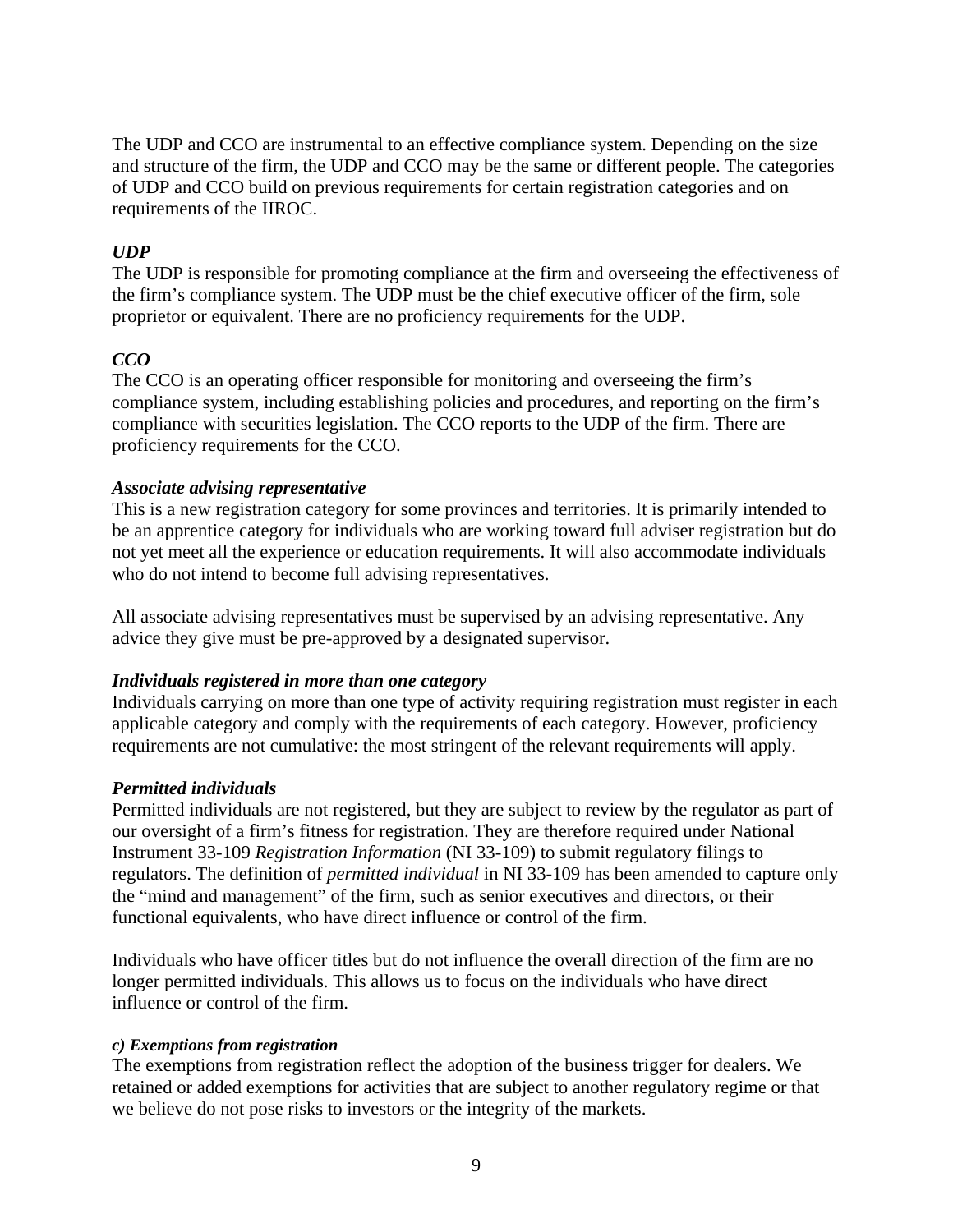# **Dealer exemptions**

The table below is a summary of previous exemptions for dealers that have been retained, or exemptions that were previously categories of registration in some provinces, as well as new exemptions.

| <b>Retained exemptions</b>                                                                                                                                                                                                    |           | <b>New exemptions</b>                                                                                                                                                                 |
|-------------------------------------------------------------------------------------------------------------------------------------------------------------------------------------------------------------------------------|-----------|---------------------------------------------------------------------------------------------------------------------------------------------------------------------------------------|
| <b>Exemptions where another</b><br>regulatory regime applies. Examples<br>include exemptions for mortgages,<br>personal property security legislation,<br>insurance companies dealing in<br>variable insurance contracts, and | $\bullet$ | <b>Portfolio managers.</b> A portfolio<br>manager may trade units of its in-<br>house non-prospectus qualified<br>funds with its managed accounts<br>without registering as a dealer. |
| Schedule III banks.                                                                                                                                                                                                           |           | <b>International dealers.</b> Previously,<br>this was a category of registration in                                                                                                   |
| <b>Exemptions based on investor</b><br>relationship. Some exemptions have<br>been retained, for example, for<br>reinvestment plans.                                                                                           |           | Ontario and in Newfoundland and<br>Labrador. This exemption allows<br>non-resident dealers to operate in<br>Canada, with limitations. Non-<br>resident dealers that want to have      |
| <b>Exemptions based on low relative</b><br>risk and/or public policy. Some<br>exemptions have been retained, for<br>example, specified debt.                                                                                  |           | wider access to Canadian markets<br>should seek the appropriate<br>registration.                                                                                                      |
| <b>Exemption for trades through or to a</b><br>registered dealer.                                                                                                                                                             |           |                                                                                                                                                                                       |

# **Adviser exemptions**

Since the registration requirement for advisers was already based on the business trigger, we have retained substantially the same exemption, and added some new exemptions.

| <b>Retained exemption</b>                                                                                                                                          |           | <b>New exemptions</b>                                                                                                                                                                             |
|--------------------------------------------------------------------------------------------------------------------------------------------------------------------|-----------|---------------------------------------------------------------------------------------------------------------------------------------------------------------------------------------------------|
| <b>IIROC</b> discretionary advisers. This<br>exemption allows designated IIROC<br>members to provide discretionary<br>advice in accordance with IIROC by-<br>laws. | $\bullet$ | Dealers who provide non-<br>discretionary advice. This<br>exemption allows registered dealers<br>to provide non-discretionary advice<br>that is necessary to support their<br>trading activities. |
|                                                                                                                                                                    | $\bullet$ | <b>Generic advice.</b> This exemption<br>allows firms to provide generic<br>advice, which is not tailored to the<br>needs and circumstances of the                                                |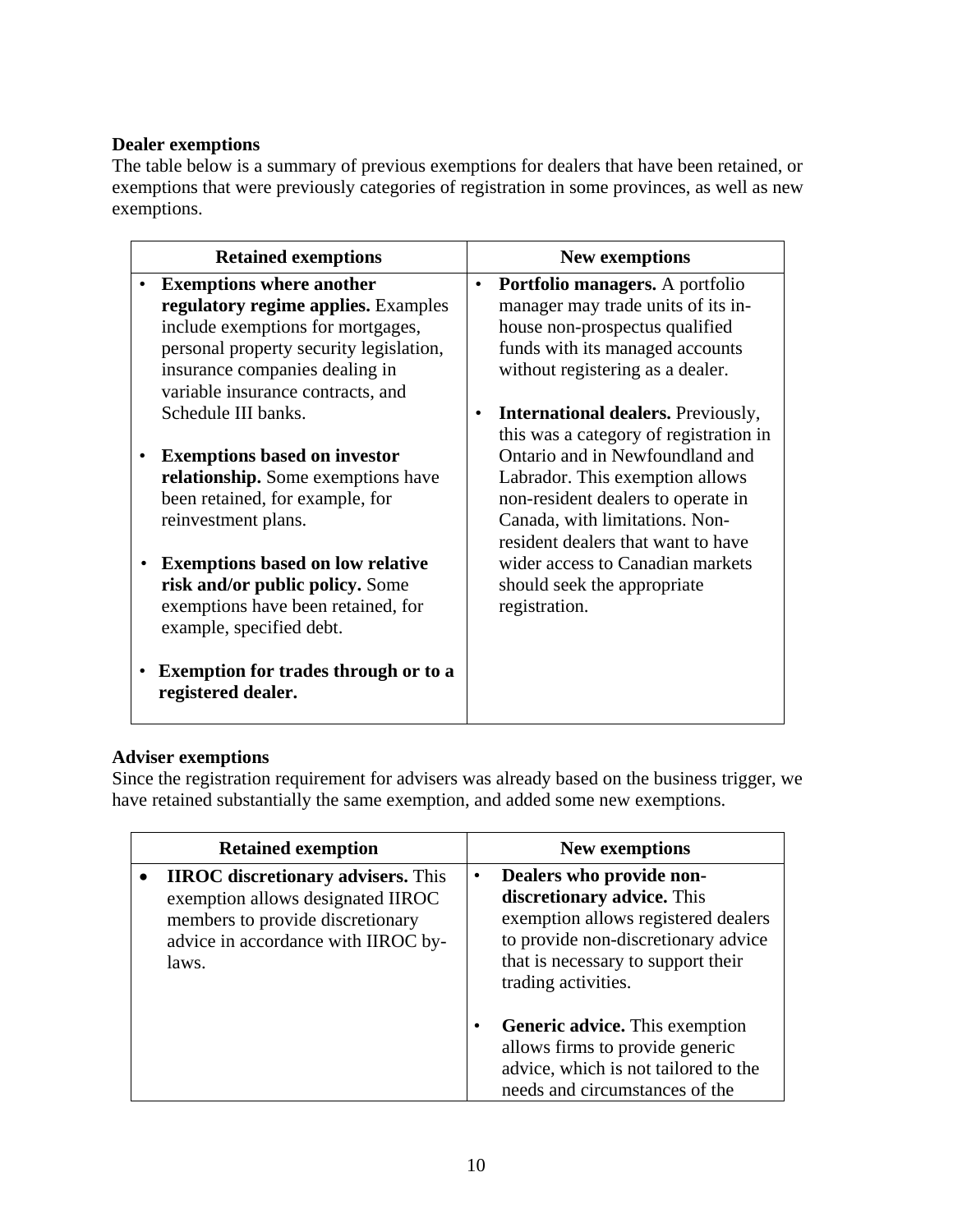| <b>Retained exemption</b> | <b>New exemptions</b>                                                                                                                                                                                                                                                                                                                                                                                                                                             |
|---------------------------|-------------------------------------------------------------------------------------------------------------------------------------------------------------------------------------------------------------------------------------------------------------------------------------------------------------------------------------------------------------------------------------------------------------------------------------------------------------------|
|                           | recipient. Generic advice is usually<br>delivered through investment<br>newsletters and articles in general<br>circulation newspapers, magazines,<br>television, radio and the Internet.<br><b>International advisers.</b> Similar to<br>the international dealer exemption,<br>this exemption allows non-resident<br>advisers to operate in Canada, with<br>limitations. Non-resident advisers<br>that seek wider access to Canadian<br>investors must register. |
|                           |                                                                                                                                                                                                                                                                                                                                                                                                                                                                   |

## **New dealing and advising exemptions**

The following sections describe new exemptions that are available to dealers and advisers.

#### *Exemptions relating to permitted clients*

Permitted client is a new concept. It is largely a subset of "accredited investor", which is defined in NI 45-106*.* Permitted clients primarily include institutional and corporate investors, and very high net worth individuals.

Registrants that trade with, or advise, permitted clients may be exempt from certain conduct obligations, including the requirement to make a suitability determination and provide relationship disclosure information, if the permitted client has waived these requirements. International dealers and international advisers trading on behalf of, or advising, permitted clients have a conditional exemption from the requirement to register.

#### *Mobility exemption*

This exemption allows registrants in a Canadian province or territory to continue dealing with clients who move to a different province or territory, without registering in that other province or territory. Under this exemption, registered individuals can deal with up to five clients and registered firms can deal with up to 10 clients in another province or territory.

#### *d) Fitness for registration*

We assess an individual's or firm's fitness for registration at the time of their initial application for registration. The individual or firm must continue to satisfy the fitness criteria to retain their registration status. The fitness requirements are based on three fundamental principles: proficiency, integrity and solvency.

The regulator can impose terms and conditions on a registration at any time if the regulator has concerns about an individual's or firm's fitness for registration. In addition, the regulator or the securities regulatory authority in Québec can suspend a registration at any time.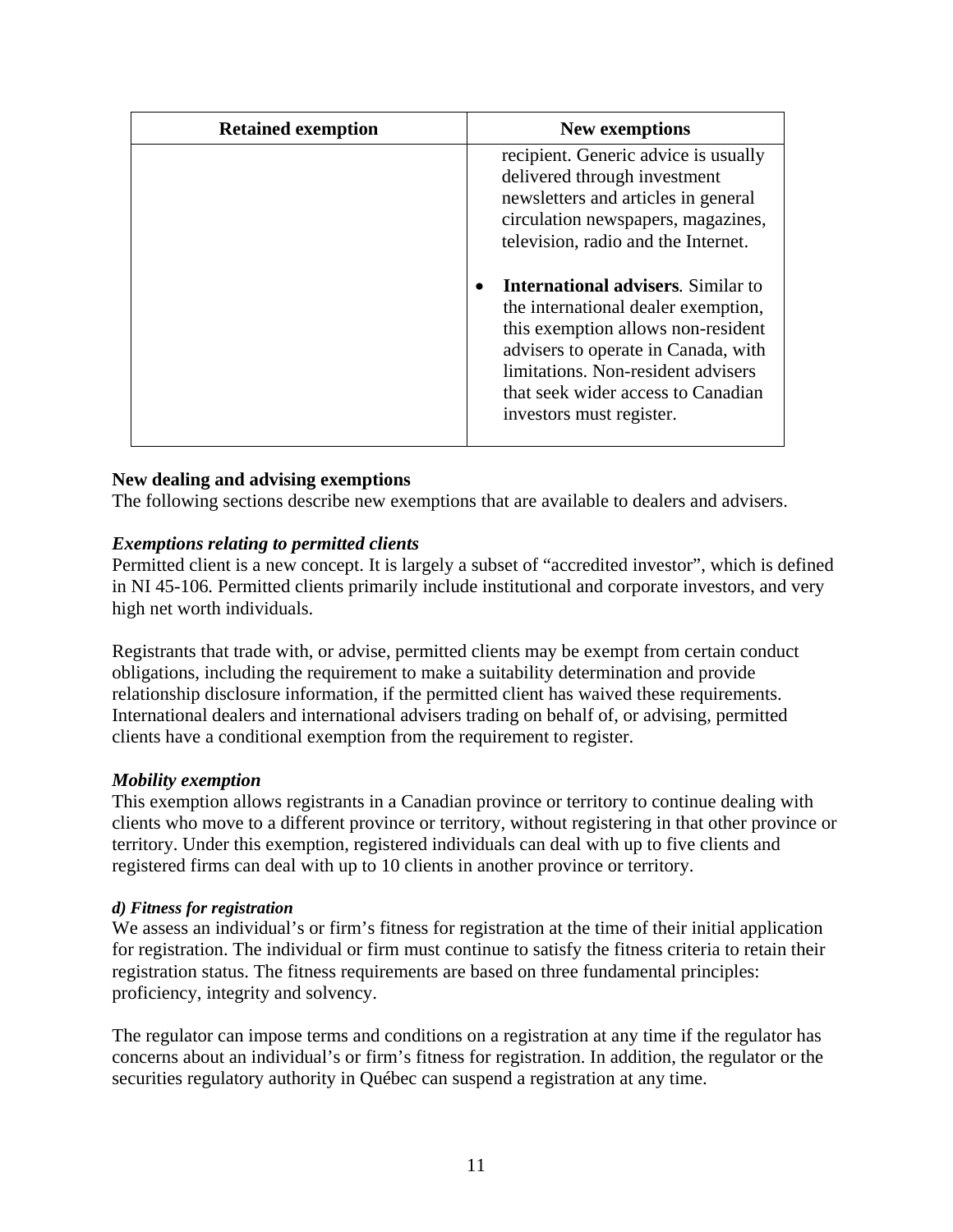### **Proficiency**

Proficiency requirements are meant to ensure that registered individuals have a sufficient level of knowledge before providing dealing or advising services to clients, or compliance functions for their firms. The general proficiency principle requires an individual to have the education, training and experience that a reasonable person would consider necessary to competently perform an activity that requires registration. This includes knowledge about the products they sell.

Individuals are required to pass examinations, not courses. However, they are responsible for completing the necessary preparation to pass the required examination. Individuals registered in more than one category are required to meet the highest level of proficiency for those categories.

We have taken into account relevant industry experience in determining whether the passing of an examination is sufficiently recent. In addition, we recognize that individuals can gain relevant experience in various ways.

The proficiency requirements for investment dealers are, and will continue to be, set by IIROC.

#### **Integrity**

Registered individuals and firms should conduct themselves with integrity and in an honest manner. The regulator will assess the integrity of firms and individuals through the information that registrants are required to provide and update on registration forms and compliance reviews. In addition, applicants are required to undergo certain background checks, including criminal record and bankruptcy checks.

#### **Solvency**

Capital and insurance requirements are designed to ensure that firms are solvent and can meet their obligations on a daily basis.

#### *Capital requirements*

All registered firms should be able to demonstrate their ability to manage their business as a going concern. We require firms to maintain a minimum amount of capital to ensure they can meet their financial obligations when they become due.

#### *Insurance requirements*

All registered firms must maintain a minimum amount of insurance coverage to protect the firm against property loss. We revised the method of determining the minimum amount of coverage to better reflect the operational risks of a registrant.

#### **Financial reporting**

Financial reporting helps regulators to monitor a registered firm's compliance with ongoing solvency requirements.

All registered firms must deliver audited annual financial statements. In addition, all dealers other than exempt market dealers, and investment fund managers, must deliver unaudited quarterly (interim) statements.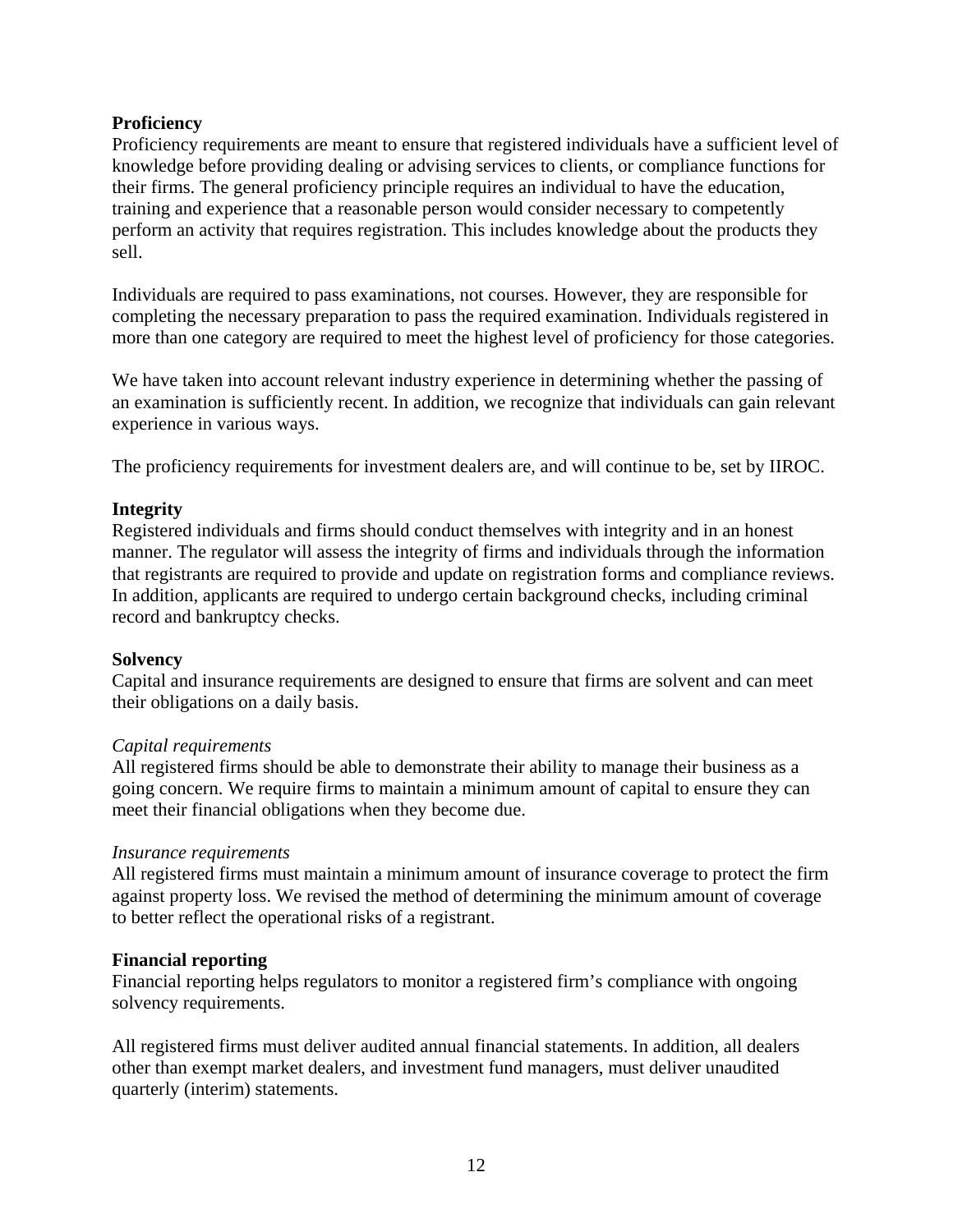Investment fund managers must also provide a description of any net asset value adjustment made to the investment fund by the investment fund manager during each quarter.

# **Acquisition of registrants**

A registrant must notify the regulator before it acquires a registered firm's securities or assets. In addition, if a registered firm's securities are to be acquired, the registered firm must notify the regulator. This notice gives the regulator the opportunity to address ownership issues that could affect a firm's continued fitness for registration, before transactions are completed.

# *e) Client relationships*

# **General principles**

Dealers and advisers must deal fairly, honestly and in good faith with their clients. Similarly, investment fund managers must exercise the powers and discharge the duties of their office honestly, in good faith and in the best interests of the investment fund.

# **Know your client (KYC) and suitability**

The obligations to "know your client" and to determine whether an investment is suitable are fundamental to investor protection. KYC information can also help us identify violations of trading rules and ensure that trades are completed in accordance with securities laws.

In general, dealers and advisers must collect KYC information and make a suitability determination for all clients. Registrants are not required to collect KYC information necessary to make a suitability determination for permitted clients who have provided a waiver. However, registrants who manage investment portfolios of permitted clients on a discretionary basis must collect this information.

# **Client relationship model (CRM)**

The CSA and the SROs have been working to create harmonized requirements in a number of areas related to a client's relationship with a registrant. This is referred to as the CRM project. It includes:

- relationship disclosure
- conflicts of interest disclosure
- cost and compensation disclosure
- performance reporting

The Instrument contains requirements for relationship and conflicts disclosure.

# *Relationship disclosure*

An outcome-based provision in the Rule requires a registered firm to provide clients, other than permitted clients, with all information that a reasonable investor would consider important about their relationship with the firm. It also sets out the minimum information that must be delivered to clients.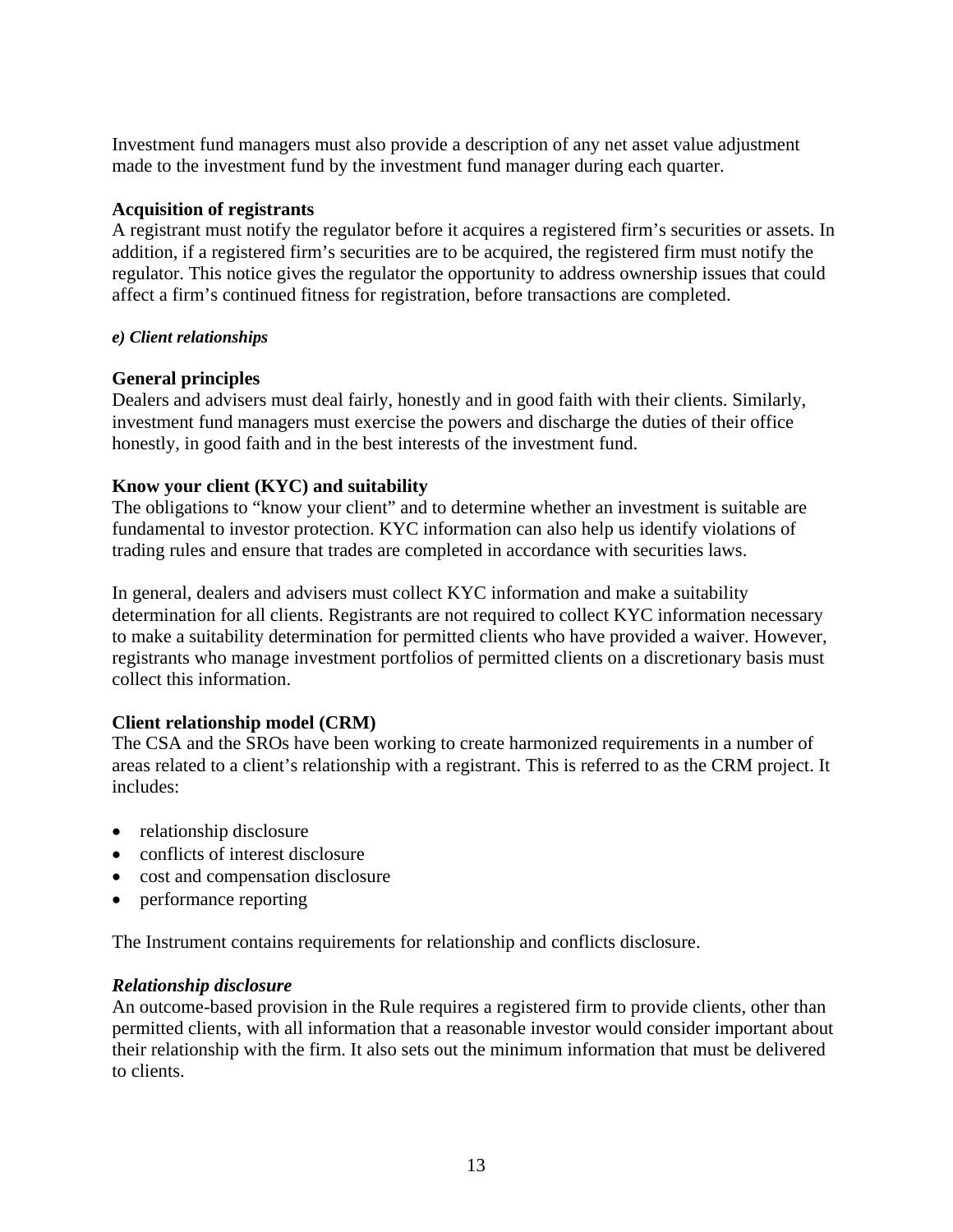# *Conflicts of interest*

Firms must identify and respond to existing and potential conflicts of interest by avoiding, controlling or disclosing them. There are also restrictions on certain managed account transactions and limitations on recommendations by registered firms.

### *Continuing work on CRM*

In the next couple of years, we expect to propose amendments to the Instrument that would add requirements or guidance for cost disclosure and performance reporting to clients. Our goal is to ensure that clients of all registered firms, whether or not they are SRO members, will be equally well-provided with clear and complete disclosure of all costs associated with the products and services they receive, and meaningful reporting on how their investments perform.

The SROs have both published for comment proposals in these two areas. If the requirements of the SROs are consistent with the principles we articulate for cost disclosure and performance reporting, we anticipate providing an exemption for SRO members from any detailed provisions that are eventually included in the Instrument.

## **Referral arrangements**

Referral arrangements are regulated nationally for the first time. These requirements are intended to address the abuse, misuse or misinterpretation of referral arrangement relationships involving registrants.

Registrants must disclose to their clients details about all referral arrangements, whether or not they relate to registerable activities or financial services. Referral fees include shared or split commissions. Parties cannot avoid regulatory obligations, including the obligation to assess the suitability of a trade or recommendation for a client, through a referral arrangement.

# **Complaint handling**

The Rule includes outcome-based requirements for complaint-handling. This is a new requirement outside Québec. All registered dealers and advisers must:

- document, and effectively and fairly respond to each complaint made about any product or service offered by the firm or its representatives, and
- ensure that independent dispute resolution services or mediation services are made available at the firm's expense

We are working with the SROs to harmonize the complaint-handling regime. When this work is completed and the SROs adopt their regime, we will amend the Instrument to provide detailed requirements for firms that are not members of an SRO. We anticipate providing an exemption for SRO members from any detailed provisions that are eventually included in the Instrument.

In Québec, registrants are subject to the complaint handling regime that is provided in the *Securities Act* (Québec).

# **Account activity reporting**

Registered dealers must send confirmations of purchases and sales of securities to their clients.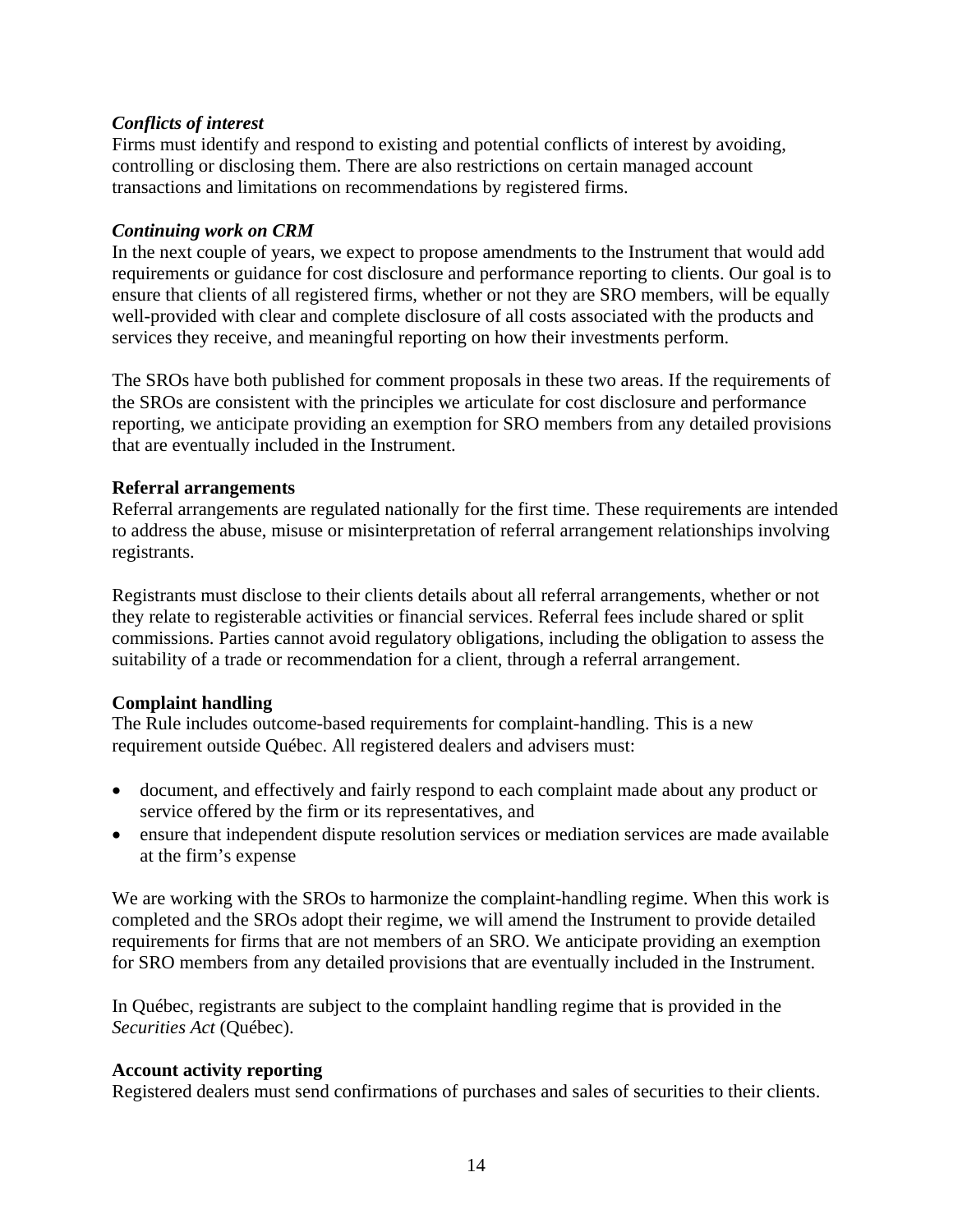In general, firms other than investment fund managers and scholarship plan dealers must deliver client statements every three months. This information enables clients to monitor services that their firm provides. Client statements must include details of every security transaction during the three months and a summary of the security portfolio at the end of the period.

# **Client assets**

Client assets are protected with requirements for segregating and safekeeping those assets. Client assets held in trust must be separate from the firm's own assets. Non-resident firms that hold client assets are subject to restrictions to ensure the assets are held appropriately. A registered firm that holds a client's securities under a safekeeping agreement must segregate the securities, identify them appropriately and release them only on client instructions.

We will consider proposing expanded custodial requirements when the Rule is amended in the future.

# **Margin**

Only IIROC members are permitted to provide margin to clients. The credit risk to a firm's solvency and the risk to clients of over-leveraging are addressed under IIROC rules.

# *f) Compliance*

Compliance is a cornerstone of the registration system. Every registered firm must establish a compliance system. Compliance is a firm-wide responsibility.

A registered firm must have a system of controls and supervision to:

- provide reasonable assurance that the firm and each individual acting on its behalf complies with securities legislation, and
- manage risks in conformity with prudent business practices

While this general compliance obligation is outcome-based, firms also have specific requirements to have a UDP and CCO to oversee and manage the firm's compliance system. We no longer impose specific compliance obligations for branch managers, apart from applicable SRO rules.

# **Record-keeping**

Registered firms must maintain an effective record-keeping system. This includes maintaining records relating to their business activities, financial affairs, client transactions and compliance with securities legislation.

We do not prescribe specific records or methods of record-keeping because we recognize that records and methods that are relevant for one firm may not be relevant for another. However, we provide guidance in the Companion Policy.

# **5. The registration process**

This section outlines key aspects of the registration process.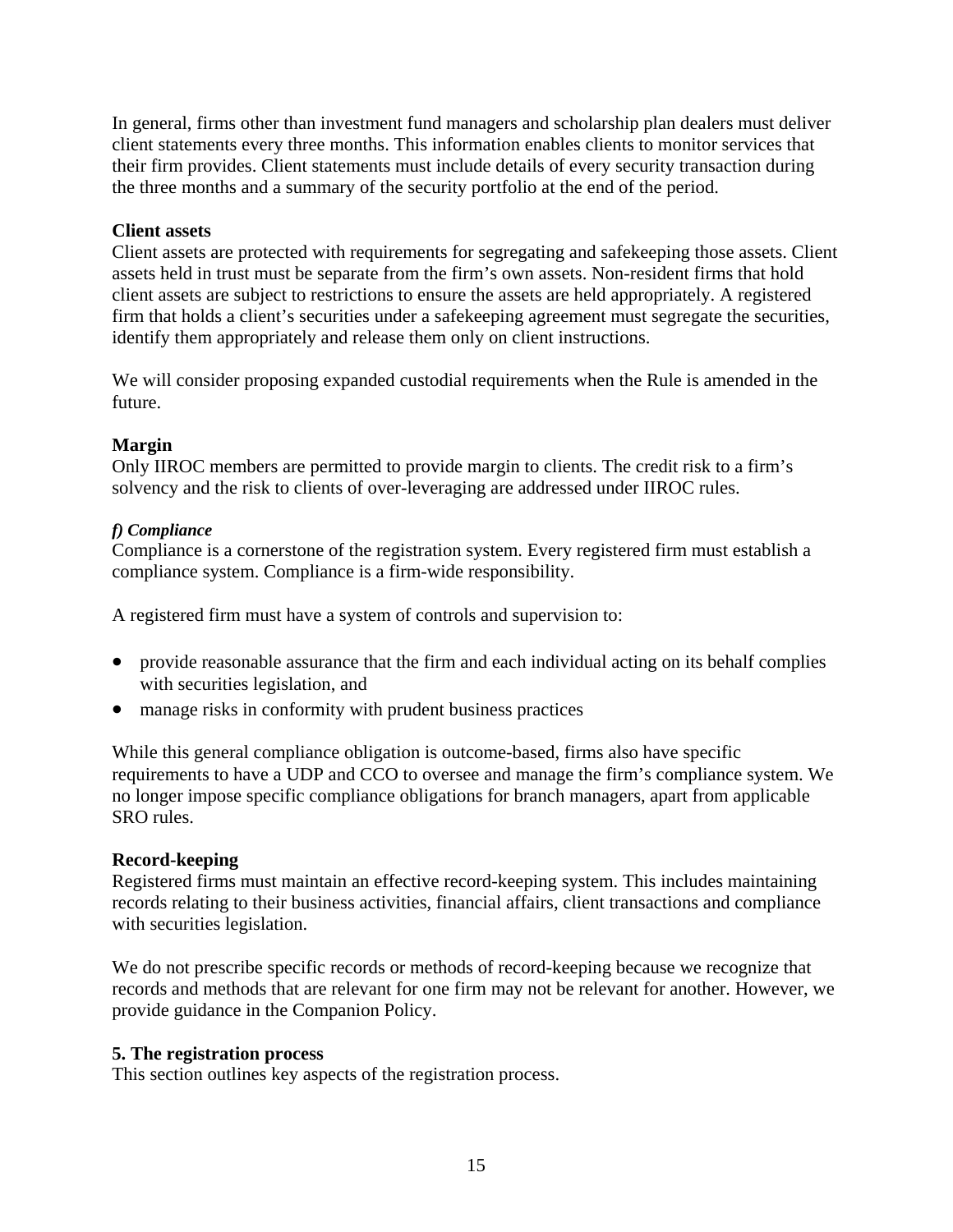### **Applying for registration**

An individual or firm that wants to register must file an application form. Under NI 33-109 and National Instrument 31-102 *National Registration Database* (NI 31-102), individuals file the individual application form, Form 33-109F4, on the National Registration Database (NRD). Firms file the application form, Form 33-109F6, as a paper filing, by fax, or scanned in an e-mail.

We significantly changed the individual and firm application forms to make them easier to understand and simpler for applicants to use. Where possible, we have streamlined the information required in the registration forms to avoid unnecessary regulatory burden. We anticipate a simpler, more efficient registration process for both applicants and regulators.

We intend to further review these and other forms related to registration. We may make changes to further improve the registration process and in response to developments in the capital markets.

## **Terms and conditions on registration**

We may grant registration subject to terms and conditions. For example, we may impose terms and conditions to restrict an individual's or firm's activities or require supervision of those activities. When we impose terms and conditions on a registration, the individual or firm has the right to an opportunity to be heard before the regulator.

#### **Registering in more than one province or territory**

The requirements and procedures for applying for registration in more than one province or territory are currently set out in the National Registration System (NRS). That system will be replaced with the passport system for registrants when the Instrument comes into force. The passport system allows individuals and firms to register in more than one province or territory by dealing only with the individual's or firm's principal regulator and meeting the requirements of one set of harmonized laws.

Although Ontario is not adopting the passport system, it can be a principal regulator under that system, giving firms and individuals in Ontario access to the capital markets in other jurisdictions by dealing only with the OSC.

A new national policy setting out the process for registration in multiple jurisdictions (National Policy 11-204) includes an interface similar to NRS for firms or individuals in passport jurisdictions to register in Ontario.

You can find additional information in the CSA Notice about the passport system, which is also being published today.

#### **Updating registration information**

A registered individual or firm must keep up to date the information they provide to us. They must also notify us when, for example:

• the individual ceases employment with a registered firm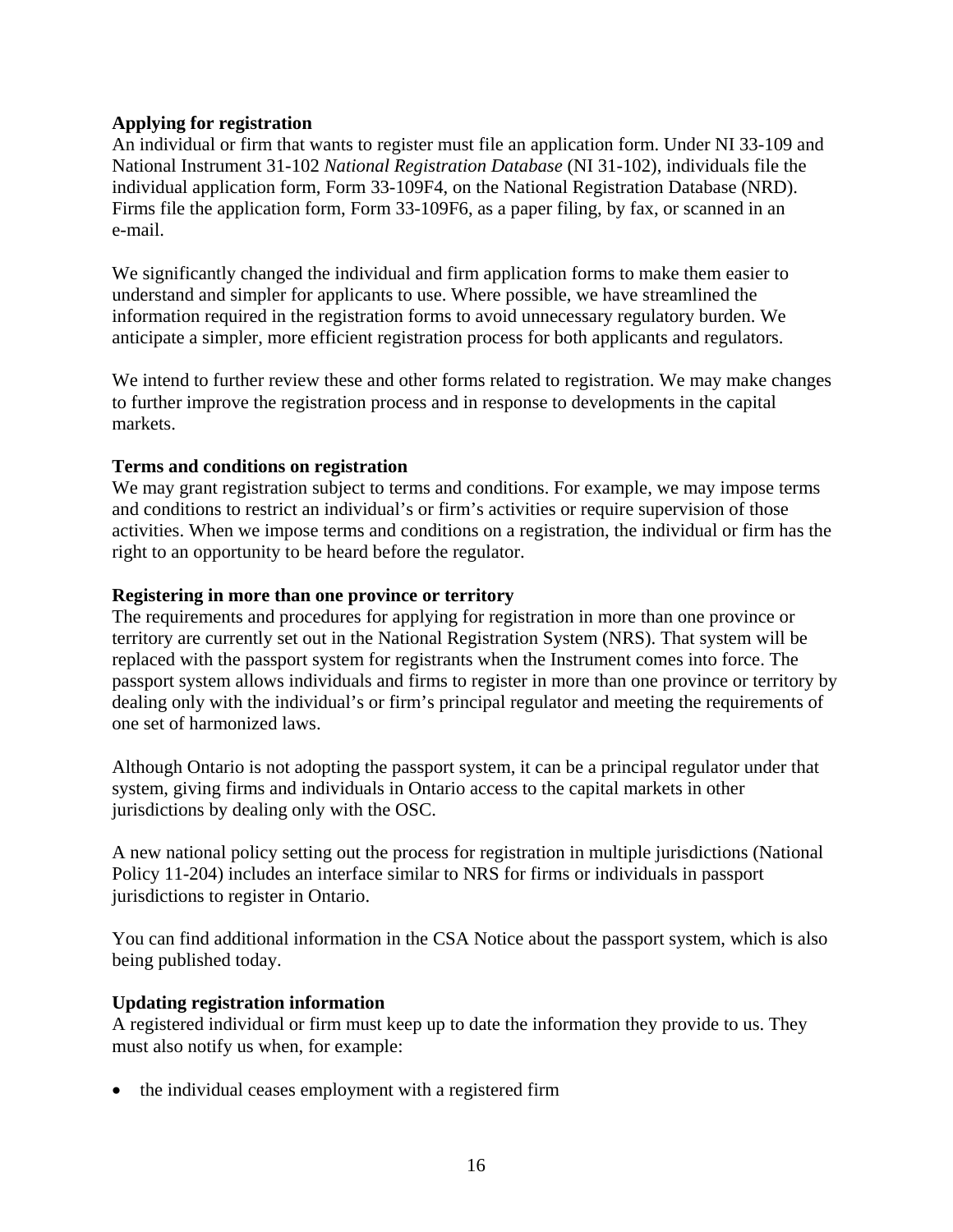- certain information included in their application form changes
- the firm changes its financial year end

#### **Suspending registration**

If an individual's or firm's registration is suspended, they remain registered but must stop their registerable activities.

An individual's or firm's registration may be suspended if we have serious concerns about their continued fitness for registration or we determine that it is no longer in the public interest for them to be registered.

Registration will be automatically suspended when:

- an individual no longer works for a registered firm
- the registration of the firm for which the individual works is suspended
- an SRO suspends or revokes the approval of an individual or firm, or
- the regulator accepts a request from a firm to surrender their registration

#### **Reinstating registration**

If an individual's or firm's registration has been suspended, we may reinstate their registration if they make an application to us and they comply with the Instrument.

#### **Automatic transfers**

Individuals can have their registration automatically transferred from one registered firm to another within 90 days of leaving a sponsoring firm without having to re-apply for registration. They may do this only if they do not change their registration category and the new sponsoring firm is registered in the same category and province or territory as the former sponsoring firm.

The automatic transfer does not apply if the individual was dismissed, or was asked by the firm to resign, following an allegation of criminal activity or a breach of securities legislation or SRO rules.

#### **Revoking registration**

If an individual's or firm's registration has been suspended but not reinstated, it will be automatically revoked on the second anniversary of the suspension. "Revoked" means a registration is ended. An individual or firm whose registration has been revoked must submit a new application if they want to be registered again.

#### **6. Transition**

On June 12, 2009, we published CSA Staff Notice 31-311 Proposed National Instrument 31-103 *Registration Requirements and Exemptions - Transition into the new registration regime*. It provides guidance on how the CSA will convert firms and individuals from the existing registration regime to the new registration regime under NI 31-103. You can find the Notice in Appendix E of this Notice.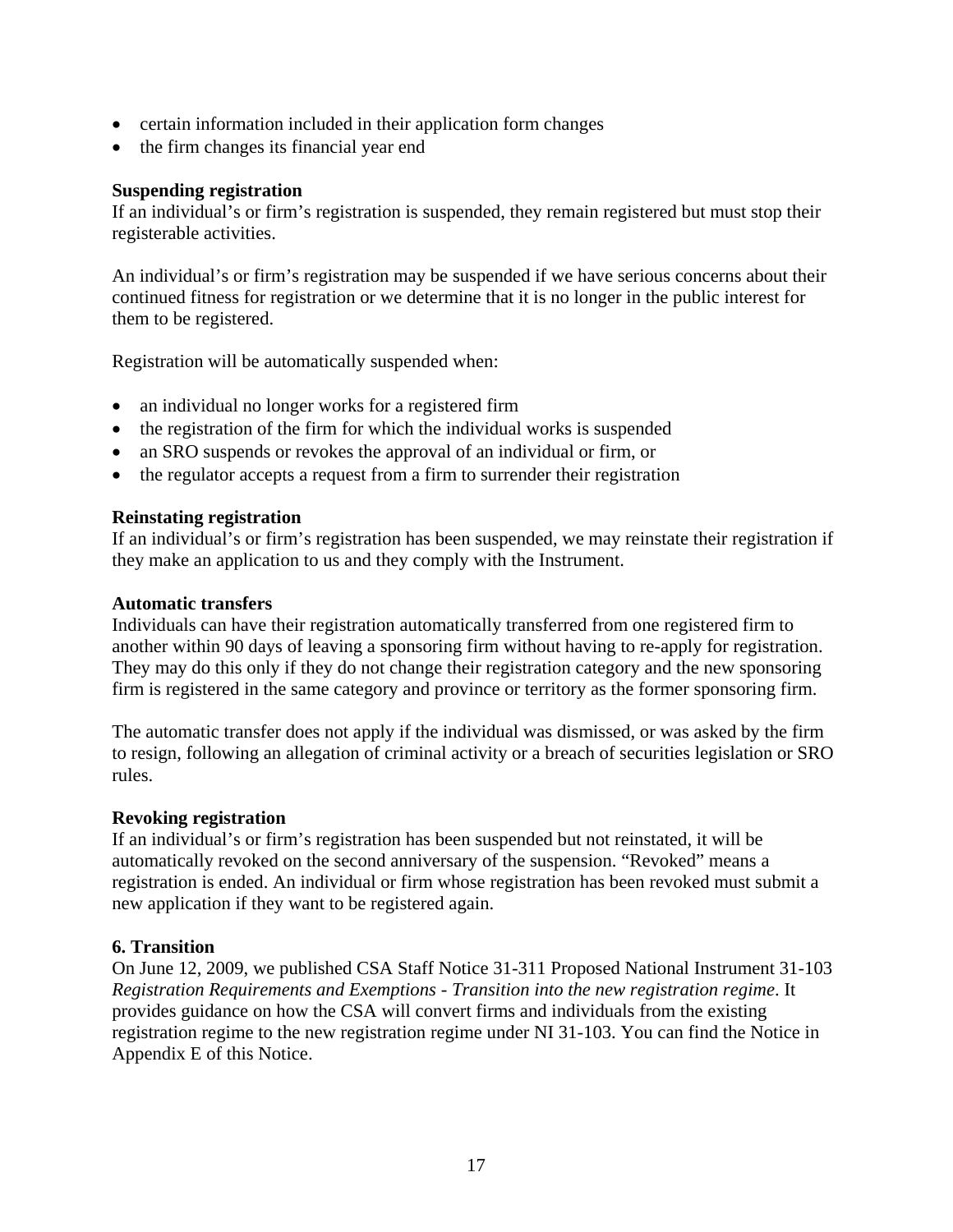## **7. SRO rule amendments**

SROs have a critical role in setting registration requirements and standards for their members. We are working with both SROs to harmonize the Instrument and SRO rules. SRO rules will be amended as of the Implementation Date to reflect the changes brought about by the new registration regime.

### **IIROC registration reform rule amendments**

IIROC is publishing today amendments to its Dealer Member Rules that are related to the implementation of the CSA's registration reform project. The IIROC rule amendments were approved by the IIROC Board on June 25, 2009 and are subject to final approval by applicable CSA members.

IIROC and its predecessor, the Investment Dealers Association of Canada, have also been involved in the CSA's registration reform project to provide policy recommendations and ensure that there are no inconsistencies between CSA and IIROC regulations regarding registration requirements. The IIROC registration reform related amendments seek to modernize registration related requirements applicable to Dealer Members, moving to the extent reasonable to a more principles-based approach. IIROC has also sought to harmonize as far as possible to NI 31-103.

On April 24, 2009, IIROC published for second comment proposed amendments to its Dealer Member Rules to establish substantive requirements developed under the Client Relationship Model (CRM) Project (IIROC Notice 09-0120 – Rules Notice – Request for Comments – Dealer Member Rules – Client Relationship Model).

# **MFDA registration reform rule amendments**

The Mutual Fund Dealers Association of Canada (MFDA) will be publishing amendments to its rules that are related to the implementation of the CSA's registration reform project. The MFDA will issue guidance to its members on the requirements that apply during the interim period between the implementation of the Instrument and the adoption of consequential MFDA rule amendments.

#### **8. Legislative amendments and adoption of the Instrument**

Appendix F to this Notice lists the legislative amendments that are being made to legislation in each province and territory so we can implement the Instrument. It also indicates how the Instrument is implemented or adopted in each province or territory.

#### **9. Consequential amendments**

Appendices G and H to this Notice summarize the changes we are making to national instruments and securities laws in your province or territory as a result of implementing the Instrument and the passport system. The amendment instruments mostly reflect new terminology used in, and the relocation of subject matter to, the Rule. The revocation instruments eliminate instruments and policies because the subject matter is now addressed in the Rule.

We anticipate publishing a CSA notice of remaining local exemptions at a later date.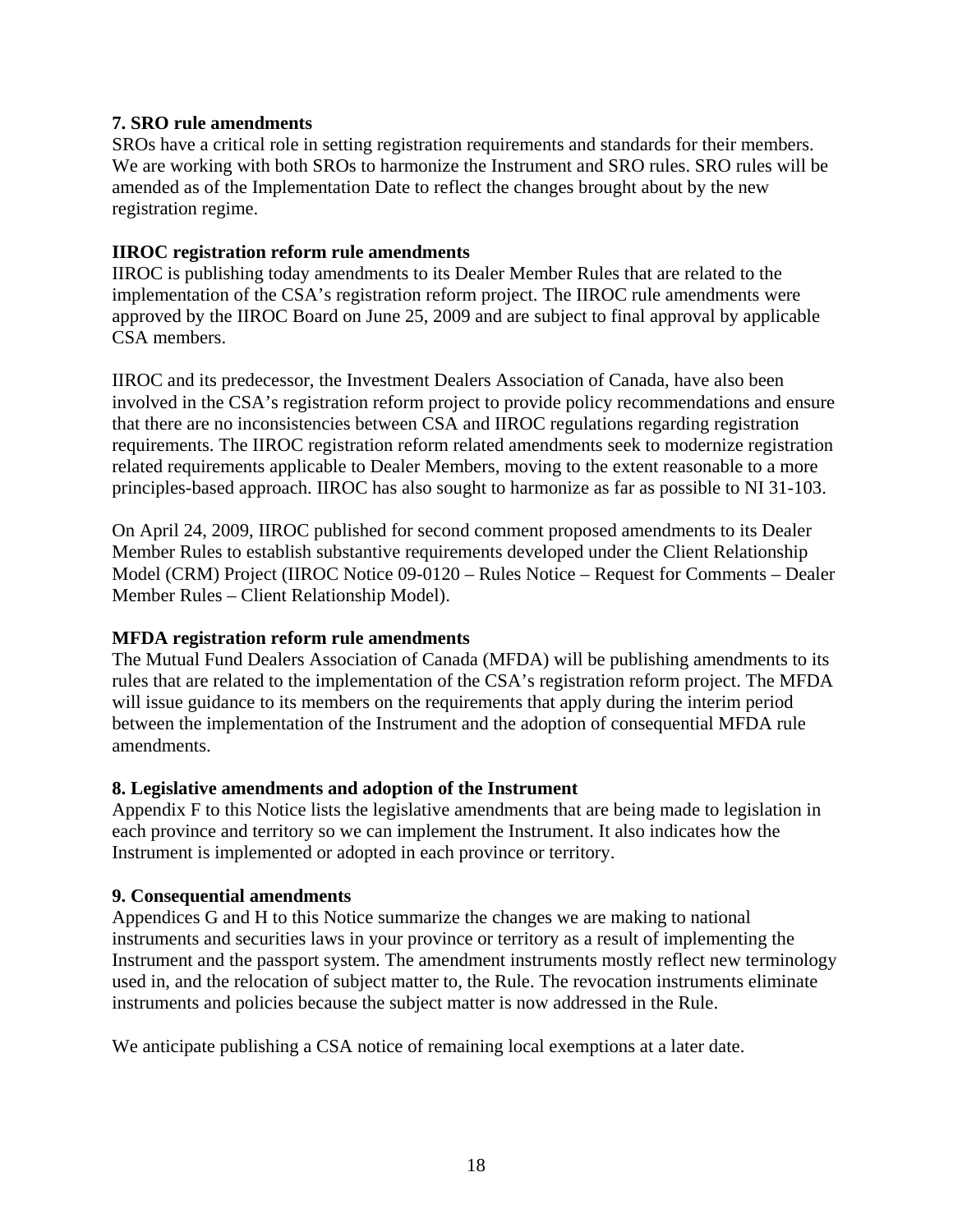#### **10. Where to find more information**

The Instrument and related consequential amendments are available on websites of CSA members, including:

www.lautorite.qc.ca www.albertasecurities.com www.bcsc.bc.ca www.gov.ns.ca/nssc www.nbsc-cvmnb.ca www.osc.gov.on.ca www.sfsc.gov.sk.ca

NI 33-109, NI 31-102 and MI 11-102 are also being published today. You can find more information about the amendments made to those instruments in the notices and published instruments.

#### **Questions**

Please refer your questions to any of the following CSA staff:

Laura Bliss Senior Legal Counsel Capital Markets Regulation British Columbia Securities Commission Tel: 604-899-6666 1-800-373-6393 lbliss@bcsc.bc.ca

Sophie Jean Conseillère en réglementation Surintendance de la distribution Autorité des marchés financiers Tel: 514-395-0337, ext. 4786 Toll-free: 1 877 525-0337 sophie.jean@lautorite.qc.ca

Christopher Jepson Senior Legal Counsel Registrant Regulation Ontario Securities Commission Tel: 416-593-2379 cjepson@osc.gov.on.ca